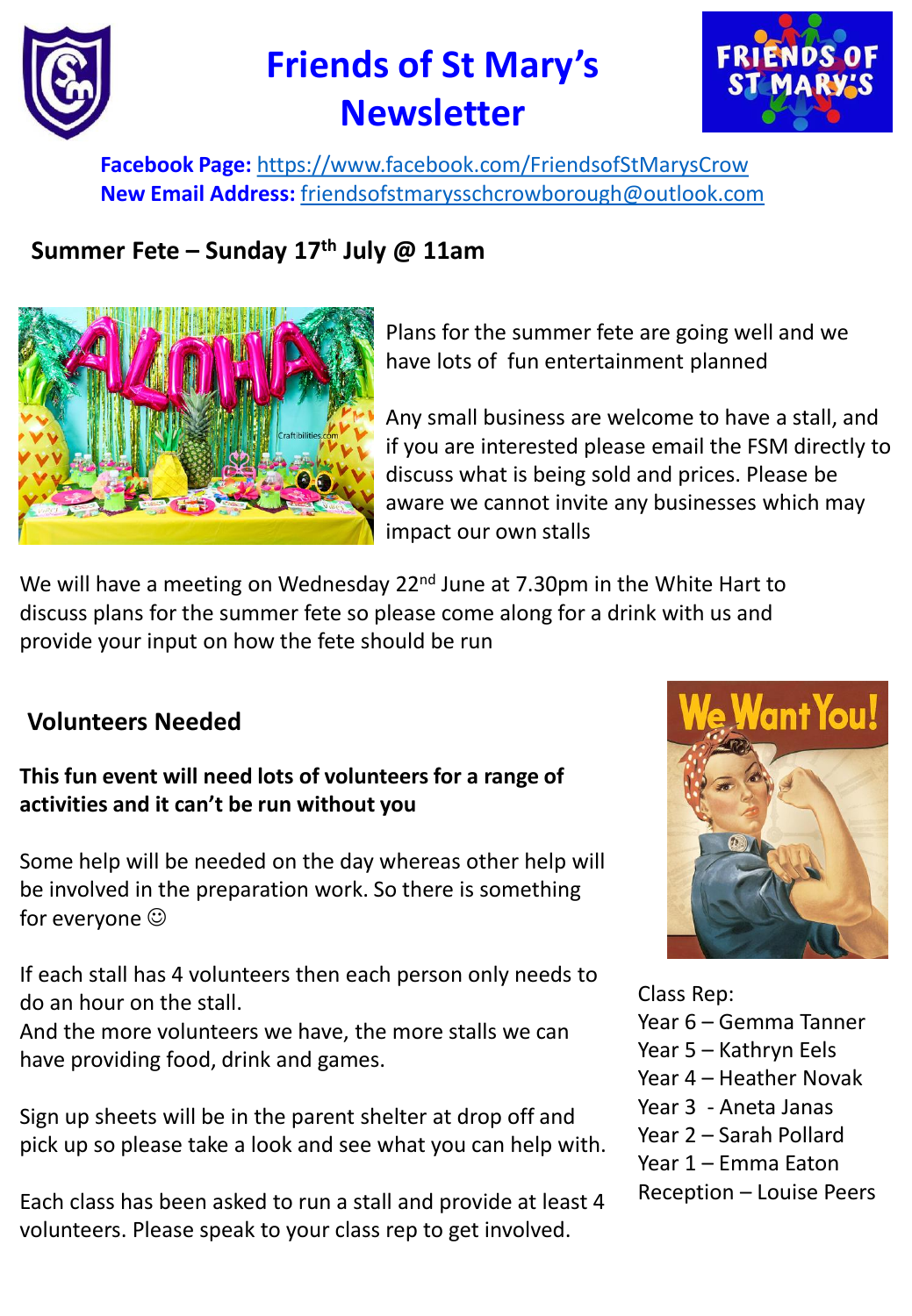

# **Friends of St Mary's Newsletter**



# **Summer Fete Raffle**



Thank you to everyone who has donated a raffle prize so far We are getting some good prizes including free hair cuts, beauty treatments, escape room tickets and theatre tickets.

If you or any friends or family could donate a raffle prize it would be really appreciated

Thank you to Heather, Clare, Hazel and Emma for helping us distribute letters to various Crowborough businesses

# **Advertising Boards**



We have secured a deal with Peter Oliver Estate Agents where we can use their boards to advertise the summer fete and in return they will give us a donation for each board. The more boards we have, the more money we will get  $\odot$ 

Peter Oliver will arrange for the boards to be put up and taken down so this is a very easy way to support the school.

Please contact the FSM if you are happy to have a board up outside your house (please include your address including postcode) and we will asking people at drop off and pick up as well

#### **Mufti Day**

Friday  $1^{st}$  July – please bring in a bottle for the bottle tombola in exchange for wearing own clothes on Friday 1st July